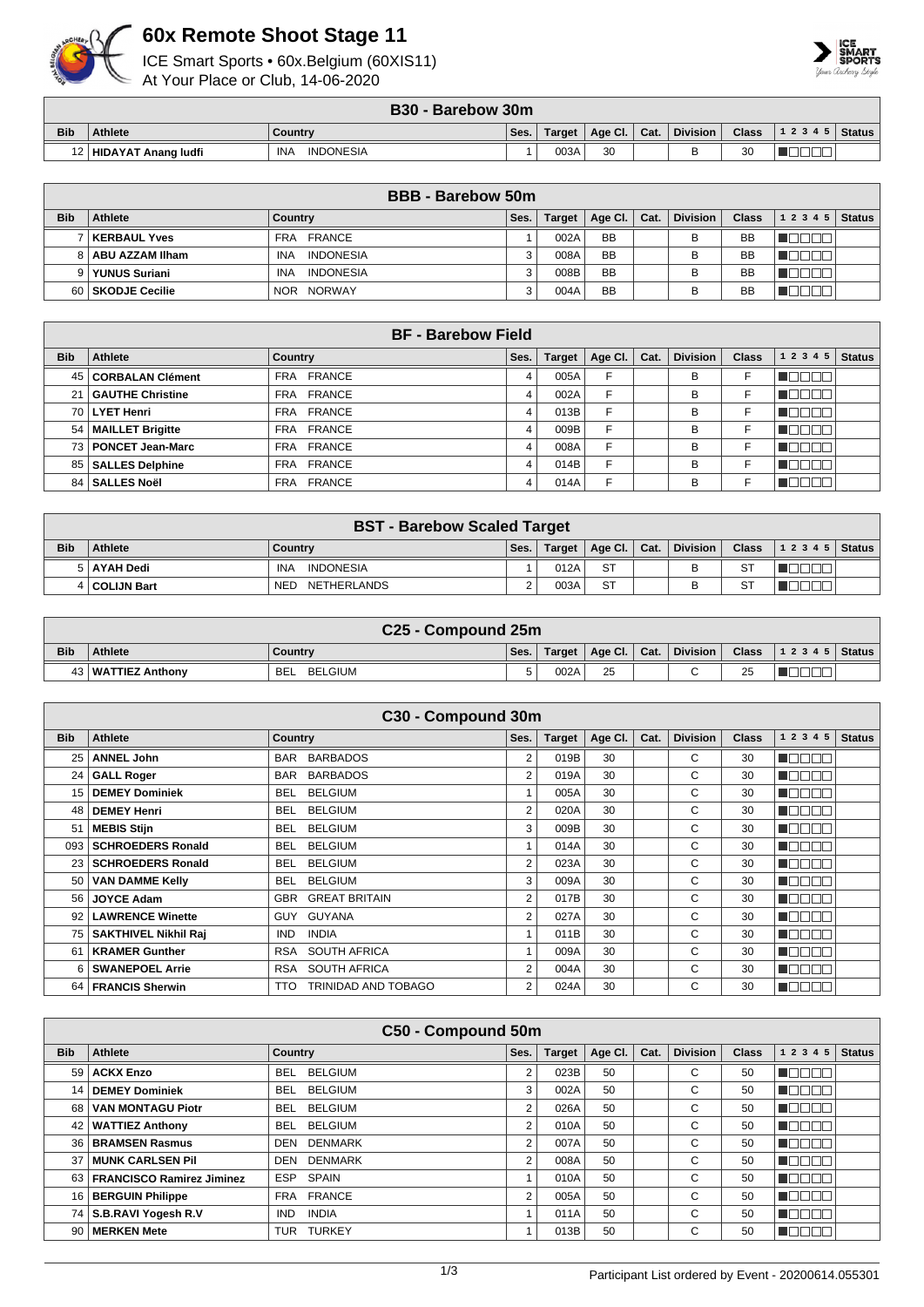

## **60x Remote Shoot Stage 11**

ICE Smart Sports • 60x.Belgium (60XIS11) At Your Place or Club, 14-06-2020



## **CF - Compound Field**

| <b>Bib</b> | Athlete               | Country                      | Ses. | <b>Target</b> | Age Cl. | Cat. | <b>Division</b> | <b>Class</b> | 1 2 3 4 5 | <b>Status</b> |
|------------|-----------------------|------------------------------|------|---------------|---------|------|-----------------|--------------|-----------|---------------|
|            | 58   ACKX Enzo        | <b>BELGIUM</b><br><b>BEL</b> | 4    | 007A          | F       |      | C               | F            |           |               |
| 11         | <b>JANSSENS Niels</b> | BEL BELGIUM                  | 4    | 001A          | F       |      | С               | F            |           |               |
|            | 39   ALBANESE Rémy    | FRA FRANCE                   | 4    | 004A          | F       |      | C               | F            |           |               |
|            | 34   BAZIN Thibaud    | FRA FRANCE                   | 4    | 003A          | F       |      | C               | F            |           |               |
|            | 86   FRANZE Salvatore | FRA FRANCE                   | 4    | 012C          | F       |      | C               | F            |           |               |
|            | 29   HERVE Bruno      | FRA FRANCE                   | 4    | 011A          | F       |      | C               | F            | i de de   |               |
|            | 30   HERVE Christine  | FRANCE<br>FRA                | 4    | 011B          | F       |      | C               | F            |           |               |
|            | 35 HUIN Thomas        | FRA FRANCE                   | 4    | 012A          | F       |      | C               | F            |           |               |
|            | 53   LACOMBE Pascale  | FRA FRANCE                   | 4    | 011C          | F       |      | C               | F            | VEEE      |               |
|            | 52   LEBRE Anthony    | FRA FRANCE                   | 4    | 012B          | F       |      | C               | F            | U DO O O  |               |
|            | 69   LYET Stéphane    | FRA FRANCE                   | 4    | 013A          | F       |      | С               | F            | TE E E E  |               |
|            | 22 PERRET Eric        | FRA FRANCE                   | 4    | 010A          | F       |      | C               | F            |           |               |

| <b>CST - Compound Scaled Target</b> |                          |                             |                |               |           |      |                 |              |              |               |  |
|-------------------------------------|--------------------------|-----------------------------|----------------|---------------|-----------|------|-----------------|--------------|--------------|---------------|--|
| <b>Bib</b>                          | <b>Athlete</b>           | Country                     | Ses.           | <b>Target</b> | Age Cl.   | Cat. | <b>Division</b> | <b>Class</b> | 1 2 3 4 5    | <b>Status</b> |  |
|                                     | 20   IRVINE Russ         | AUS AUSTRALIA               | 3              | 003A          | <b>ST</b> |      | $\sim$<br>U     | ST           | <b>TELER</b> |               |  |
|                                     | 19   IRVINE Russ         | AUS AUSTRALIA               |                | 006A          | <b>ST</b> |      | ⌒<br>◡          | ST           | un nom       |               |  |
|                                     | 44   DE RYCKÈRE Eric     | BEL.<br>BELGIUM             |                | 007A          | <b>ST</b> |      | $\sim$<br>U     | ST           | <b>NODEN</b> |               |  |
| 89 I                                | <b>VANDERPERRE Chris</b> | BELGIUM<br><b>BEL</b>       | 2              | 016A          | <b>ST</b> |      | $\sim$<br>U     | ST           | TE E E E     |               |  |
|                                     | COLLADO Christine        | <b>FRANCE</b><br><b>FRA</b> | $\overline{2}$ | 018B          | <b>ST</b> |      | $\sim$<br>U     | <b>ST</b>    | TEEE         |               |  |
| 31                                  | COLLADO VIVAZ Eric       | FRA FRANCE                  | $\overline{2}$ | 018A          | <b>ST</b> |      | $\sim$<br>◡     | <b>ST</b>    | TAN NA       |               |  |
|                                     | <b>WALTH Janice</b>      | USA USA                     | 3              | 010A          | <b>ST</b> |      | $\sim$          | <b>ST</b>    |              |               |  |

| R25 - Recurve 25m |                   |                       |      |               |                      |  |                 |              |                |  |
|-------------------|-------------------|-----------------------|------|---------------|----------------------|--|-----------------|--------------|----------------|--|
| <b>Bib</b>        | <b>Athlete</b>    | Country               | Ses. | <b>Target</b> | Age Cl. $\vert$ Cat. |  | <b>Division</b> | <b>Class</b> | $12345$ Status |  |
|                   | 26   AERTS Steven | BELGIUM<br><b>BEL</b> | 5    | 001A          | 25                   |  | ∽               | 25           |                |  |
| 47                | DUNCAN Samira     | GUYANA G<br>GUY       | ∽    | 003A          | 25                   |  |                 | 25           |                |  |

| R <sub>30</sub> - Recurve 30m |                                |            |                               |                |               |         |      |                 |       |                                              |               |
|-------------------------------|--------------------------------|------------|-------------------------------|----------------|---------------|---------|------|-----------------|-------|----------------------------------------------|---------------|
| <b>Bib</b>                    | Athlete                        | Country    |                               | Ses.           | <b>Target</b> | Age Cl. | Cat. | <b>Division</b> | Class | 1 2 3 4 5                                    | <b>Status</b> |
| 33                            | <b>BOECKX Sonja</b>            | <b>BEL</b> | <b>BELGIUM</b>                | 2              | 025B          | 30      |      | R               | 30    | n an an T                                    |               |
| 66                            | <b>MEURRENS Kathleen</b>       | <b>BEL</b> | <b>BELGIUM</b>                | $\overline{2}$ | 013A          | 30      |      | R               | 30    | TERR                                         |               |
| 32                            | <b>STUYCK Silke</b>            | <b>BEL</b> | <b>BELGIUM</b>                | 2              | 025A          | 30      |      | R               | 30    | n de e e                                     |               |
| 40                            | <b>GROVESNOR Dwayne</b>        | <b>GUY</b> | <b>GUYANA</b>                 | 2              | 009A          | 30      |      | R               | 30    | n Booc                                       |               |
| 091                           | <b>SINGH Robert</b>            | <b>GUY</b> | GUYANA                        | 3              | 011A          | 30      |      | R               | 30    | TOOOL                                        |               |
| 13 <sup>1</sup>               | <b>HARITS Harits</b>           | <b>INA</b> | <b>INDONESIA</b>              |                | 004A          | 30      |      | R               | 30    | n de el el                                   |               |
| 46                            | <b>ZEN Dzar El Ghifar</b>      | <b>INA</b> | <b>INDONESIA</b>              | 2              | 011A          | 30      |      | R               | 30    | N E E E E                                    |               |
| 76                            | <b>BALASUBRAMANIYAM Kiraan</b> | <b>IND</b> | <b>INDIA</b>                  |                | 011C          | 30      |      | R               | 30    | ┒<br>n pr<br>┓                               |               |
| 77                            | <b>KARTHIKEYAN Yukendiran</b>  | <b>IND</b> | <b>INDIA</b>                  |                | 011D          | 30      |      | R               | 30    | Пľ<br>TN T                                   |               |
| 55                            | <b>JOYCE Darragh</b>           | <b>IRL</b> | <b>IRELAND</b>                | 2              | 017A          | 30      |      | R               | 30    | n nanan                                      |               |
| 87                            | <b>FRETT Javlyn</b>            | <b>IVB</b> | <b>BRITISH VIRGIN ISLANDS</b> | 3              | 007A          | 30      |      | R               | 30    | n dia ala                                    |               |
| 72                            | <b>POTTER Michaela</b>         | <b>IVB</b> | <b>BRITISH VIRGIN ISLANDS</b> | 3              | 006A          | 30      |      | R               | 30    | TOOOO                                        |               |
|                               | <b>LYNCH Mark</b>              | RSA        | <b>SOUTH AFRICA</b>           | 2              | 002A          | 30      |      | R               | 30    | <b>INNATI</b>                                |               |
| 79                            | <b>GARCIA Darnell</b>          | <b>TTO</b> | <b>TRINIDAD AND TOBAGO</b>    | 2              | 024B          | 30      |      | R               | 30    | $\blacksquare \square \square$<br>$\Box\Box$ |               |
| 81                            | <b>GARCIA Nigel</b>            | <b>TTO</b> | TRINIDAD AND TOBAGO           | 2              | 021A          | 30      |      | R               | 30    | n en en en                                   |               |
| 80                            | <b>GOPEE Kaylee</b>            | <b>TTO</b> | <b>TRINIDAD AND TOBAGO</b>    | 2              | 024C          | 30      |      | R               | 30    | <b>INNA</b>                                  |               |
| 82 l                          | <b>RAMCHANDAR Josiah</b>       | <b>TTO</b> | TRINIDAD AND TOBAGO           | 2              | 021B          | 30      |      | R               | 30    | $\Box$<br>Πſ<br>┓                            |               |
| 83                            | <b>SIMON Kelsie</b>            | <b>TTO</b> | <b>TRINIDAD AND TOBAGO</b>    | 2              | 021C          | 30      |      | R               | 30    | N E E E E                                    |               |

| R60 - Recurve 60m |                     |                             |      |        |                      |  |                 |              |       |               |
|-------------------|---------------------|-----------------------------|------|--------|----------------------|--|-----------------|--------------|-------|---------------|
| <b>Bib</b>        | <b>Athlete</b>      | Country                     | Ses. | Target | Age Cl. $\vert$ Cat. |  | <b>Division</b> | <b>Class</b> | 12345 | <b>Status</b> |
|                   | 62   COLLAS Arne    | BELGIUM<br><b>BEL</b>       | ົ    | 012A   | 60                   |  | D               | 60           |       |               |
|                   | 3 REFSETH George    | <b>NORWAY</b><br><b>NOR</b> |      | 001A   | 60                   |  |                 | 60           |       |               |
|                   | 28   HILL Bryce Lee | ZIM<br>ZIMBABWE             |      | 006A   | 60                   |  |                 | 60           |       |               |